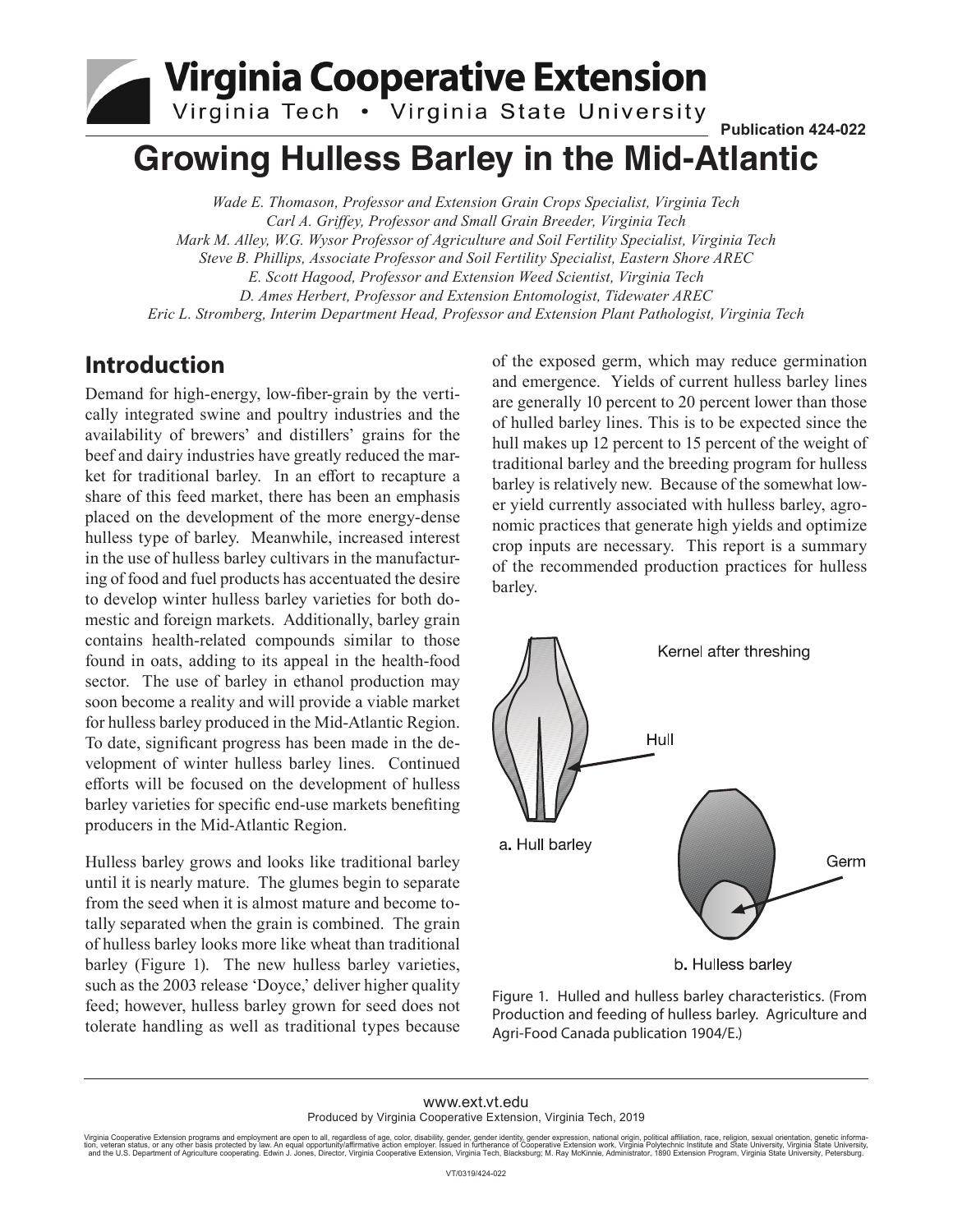#### **Seeding Rates**

Potential damage to the germ of hulless barley due to the lack of a hull for protection necessitates a higher seeding rate. Results from testing at Warsaw, Blacksburg, and Chatham, Va., from 2003 through 2005 (Figure 2) demonstrate that seeding rates for hulless barley in a conventional, tilled seedbed should be at least 40 seeds per square foot (23 seeds per row foot in 7.5-inch rows) to approach optimum yields. Initial results support the conclusion that seeding at 45 to 50 seeds per square foot is appropriate for sites with high yield (>85 bushels per acre) potential. Increased seeding rates are advisable when planting later than optimum and/or with no-tillage planting. Growers saving seed from a previous hulless barley crop should have a germination test performed on all seed lots.



Figure 2. Relationship between seeding rate and final grain yield, 2004 through 2005.

#### **Fertilizer**

Lime, phosphorus, and potassium recommendations should be the same for hulled and hulless barley. Barley, in general, does not tolerate low soil pH. Barley should receive adequate nitrogen (N), 25 to 40 pounds per acre, at planting to encourage early growth. If significant leaching rains occur in early winter or if the crop has a pale green color in January, an application of 25 pounds N per acre is appropriate at that time. The crop should be evaluated at Zadoks growth stage (GS) 25 for tiller density. Apply 50 pounds N per acre if there are fewer than 50 tillers per square foot at this time. No N is needed if there are more than 150 tillers per square foot and the crop is green. Do not apply more than 50 pounds N per acre in February if a GS 30 N application is planned. Leaf tissue samples collected at GS 30 should be analyzed to determine the appropriate topdress N rate. Figure 3 illustrates the relationship between leaf tissue N concentration and recommended N rate at GS 30.



Figure 3. Barley tissue N content at GS 30 and corresponding recommended N rate.

Total N applications at GS 25 plus GS 30 should not exceed 100 pounds N per acre due to increased likelihood of lodging. This recommendation matches results from trials conducted in 2004 and 2005 where near optimum yields were achieved with total spring N rates near 100 pounds per acre (Figure 4).



Figure 4. 'Doyce' grain yield as affected by spring N application.

Further information about sampling techniques and crop growth stages can be found in *Nitrogen Fertilization of Winter Barley: Principles and Recommendations*, Virginia Cooperative Extension publication 424-801, http://pubs.ext.vt.edu/424-801/.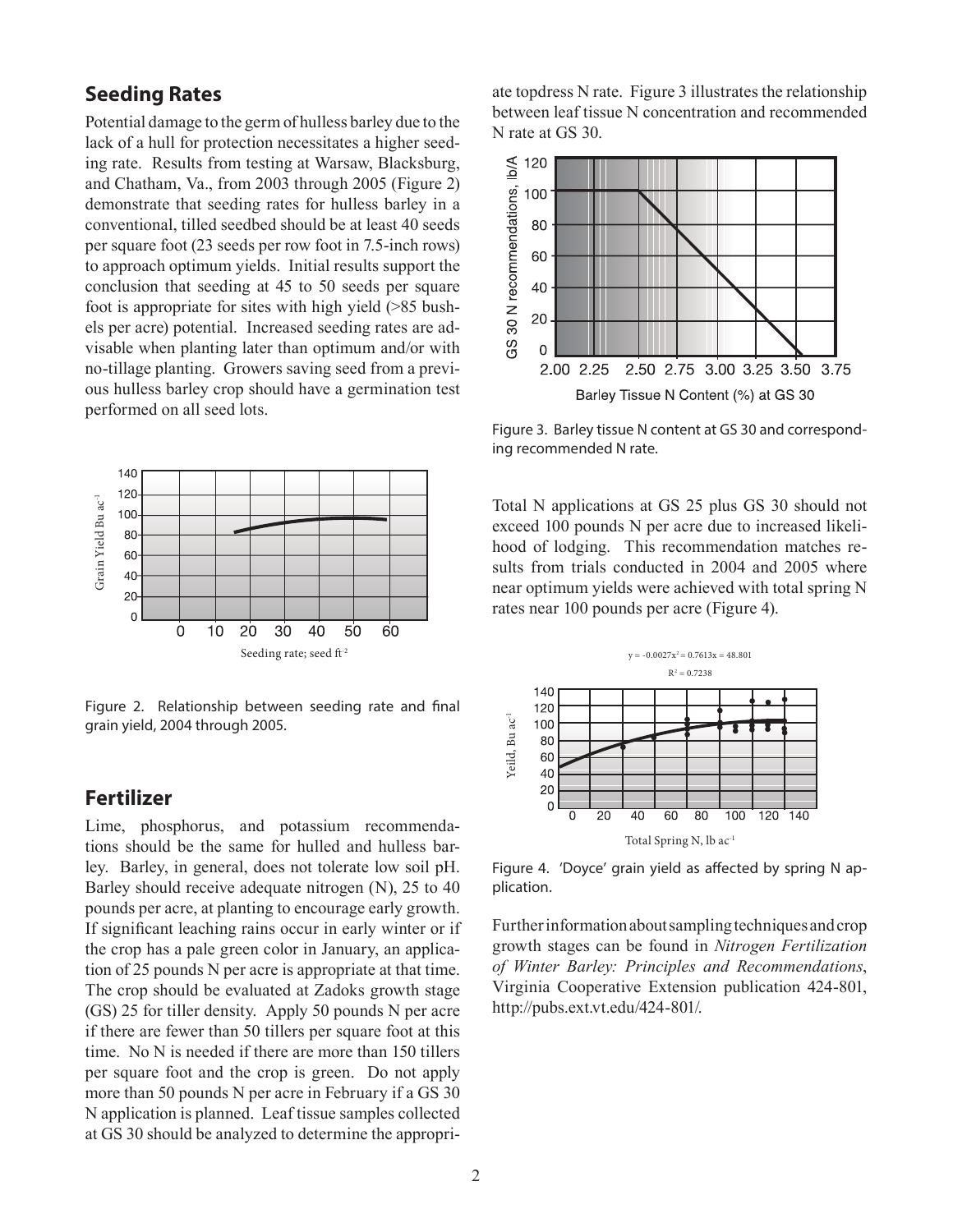#### **Weed Management**

All herbicides that have a label for traditional barley (eg. Harmony Extra, Harmony GT, Peak, 2,4-D, Hoelon) are acceptable for use in hulless barley. See the latest edition of the *Pest Management Guide, Field Crops*, Virginia Cooperative Extension publication 456-016, *http://pubs.ext.vt.edu/456-016/* or your local Extension agent for specific information on appropriate herbicides and application strategies. While Osprey® herbicide is a good control option for Hoelon- (diclofop-) resistant Italian ryegrass in winter wheat, this product is **NOT** registered for use in barley, either hulled or hulless. The best option is to keep barley plantings away from areas with Hoelon-resistant ryegrass.

#### **Disease Management**

In field tests, 'Doyce' has expressed high levels of resistance (assessed on a scale of 0 to 9, where 0=resistant and 9=susceptible) to leaf rust, with an average score of 1.0 compared to 7.7 for H585 and 3.0 for 'Callao.' 'Doyce' also has expressed resistance to powdery mildew (0.1), Septoria speckled leaf blotch (2.0), and Barley Yellow Dwarf Virus (BYDV). 'Doyce' is slightly more susceptible (4.0) to net blotch than 'Callao' (3.0) or 'Nomini' (2.0). Net blotch should not cause economic problems with 'Doyce' most years, but evaluate fields closely in April. Heavy infection with net blotch can result in reductions in grain yield, test weight, seed plumpness, and brightness. Fields should be scouted frequently for the prevalence of disease and fungicides should be applied according to recommended disease threshold levels. Though low to moderate disease pressure may not significantly reduce grain yields, the use of a fungicide may be warranted to maintain grain quality because diseases such as net blotch can result in reductions in kernel plumpness and brightness. See the latest edition of the *Pest Management Guide, Field Crops*, Virginia Cooperative Extension publication 456-016, *http://pubs.ext.vt.edu/456-016/* or your local Extension agent for specific information on appropriate fungicides and application strategies.

#### **Insect Management**

Little is known about the susceptibility of current hulless barley varieties to insect pests; however, it is safe to assume that hulless barley will have many of the same pests as traditional barley. Barley generally is more susceptible to BYDV because it is planted earlier than wheat, which makes the young plants available to migrating fall aphid populations. Barley generally is less susceptible than wheat to cereal leaf beetle because it is more mature than wheat when cereal leaf beetle adults lay their eggs. Cereal leaf beetle pressure tends to be heavier in areas of least vegetation, such as late-planted wheat. Growers and crop advisors should scout fields regularly and report any unusual insect problems to their local Extension offices or to specialists because less is known about this relatively new small grain.

#### **Lodging Management**

'Doyce' hulless barley's straw strength and tolerance to lodging are superior to both those of 'Callao' and 'Nomini.' A growth regulator (Cerone®) should be considered for use on highly productive soils when spring N rates exceed 100 pounds N per acre. Cerone® should not be applied if the crop is experiencing moisture stress or high temperatures (above 85°F) are expected during or immediately after applications. Refer to the label for timing and rates of application. In 2005, 'Doyce' exhibited moderate lodging in trials at the Eastern Shore Agricultural Research and Extension Center (AREC) when no growth regulator was applied, but lodging was greatly reduced when Cerone® was applied at rates of 0.5 pints per acre or greater (Figure 5).



Belgian Lodging Scale = Area x Intensity x 0.2. Area = 1-10, where 1 is wheat unaffected and 10 is entire plot affected and intensity  $= 1-5$ , where 1 is wheat standing upright and 5 is totally flat.

Figure 5. Effect of Cerone<sup>®</sup> application on 'Doyce' lodging, 2005.

#### **Harvest Management**

Harvest timing and maturity are similar to hulled barley. Care must be taken during harvest to optimize combine settings (concave setting and cylinder speed)